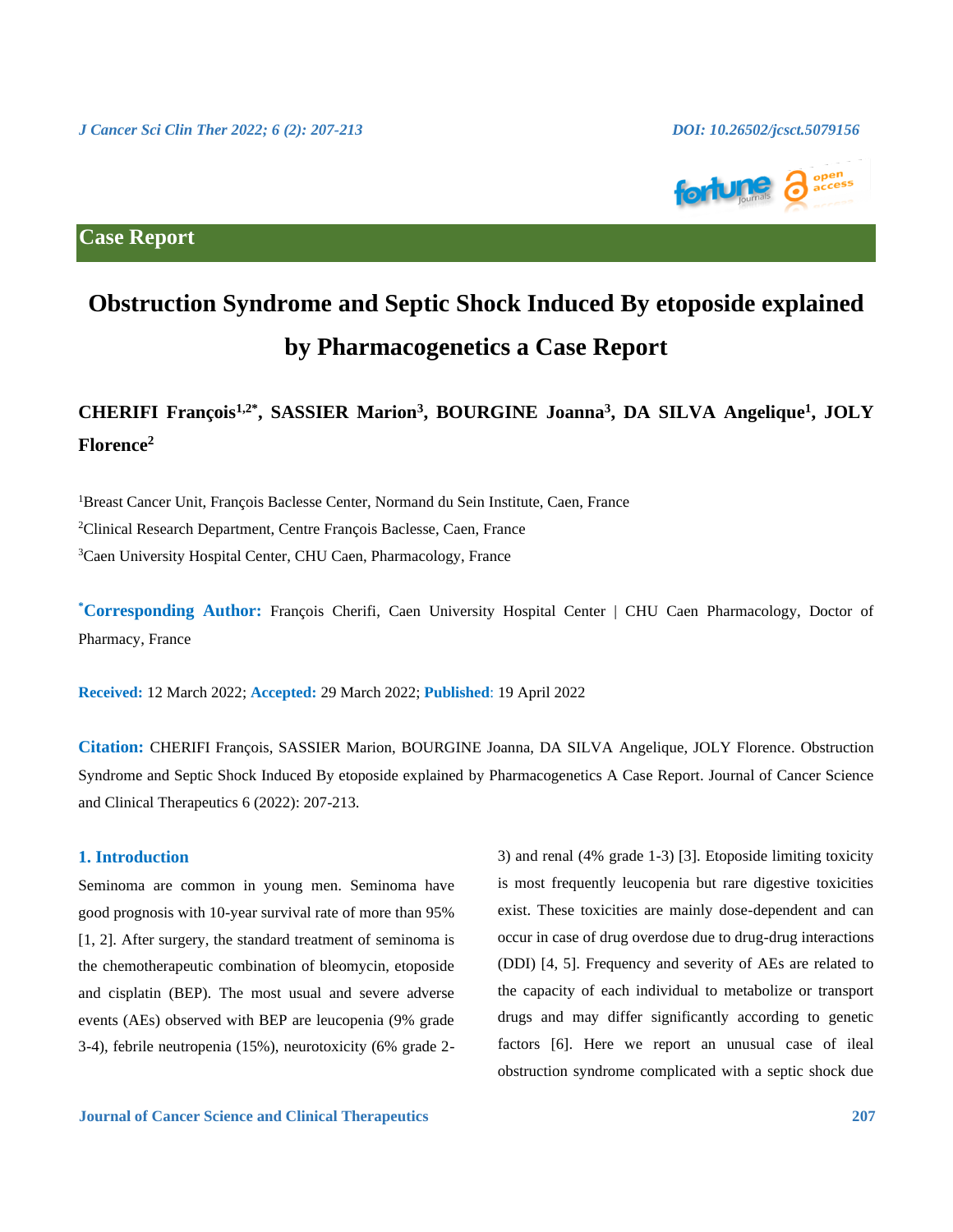to pharmacogenetics, in a patient treated with cisplatin and etoposide for a seminoma.

### **2. Case Report**

A 53-year-old man was diagnosed with seminoma stage III-B with large lumbar-aortic ganglionic extension. His past medical history included dyslipidemia, diabetes, hypertension, obesity and sleep apnea. His usual treatment included irbesartan, hydrochlorothiazide, spironolactone, nicardipine, rilmenidine, atorvastatin, aspirin and esomeprazole. After orchidectomy, he received etoposide  $(100mg/m<sup>2</sup>$  day 1 to 5) and cisplatin  $(20mg/m<sup>2</sup>$  day 1 to 5) (EP) every 3 weeks. Bleomycin was not administered considering the comorbidities. One week after the first course of EP, the patient was hospitalized for an ileal obstruction syndrome associated with grade 4 neutropenia in CTCAE score (Common Terminology Criteria for Adverse Events). It was complicated by septic shock and an acute renal failure. After laparotomy, the patient was transferred to an Intensive Care Unit (ICU). The evolution was progressively favorable after intubation, vascular filling associated with amine support and antibiotic therapy (piperacilline-tazobactam, amikacine). The patient was discharged of ICU after twelve days. Due to unexpected AEs we suspected DDI induced by etoposide, a substrate of hepatic cytochromes P-450 isoforms 3A4 and 3A5 (CYP3A4 and CYP3A5) and P-glycoprotein (P-gp) and can interact with CYP3A4 and P-gp inhibitors. The usual treatment of our patient contained several inhibitors of P-gp (atorvastatin, nicardipine and irbesartan) which could have increased concentration of etoposide, explaining the severe AEs observed, although etoposide levels were not tested in our case. Therefore, the treatment was optimized before the

administration of the second course. Atorvastatin, nicardipine and irbesartan were switched respectively to pravastatin, amlodipine and perindopril. Then the same chemotherapy regimen was rechallenged with identical doses and the patient presented after the 2<sup>nd</sup> and the 3<sup>rd</sup> courses a major digestive toxicity with grade 3 emesis, abdominal pain and grade 4 neutropenia complicated by neutropenic colitis requiring hospitalization. The scanner showed intestinal inflammation without organic obstruction. We achieved asymptomatic treatment with analgesic, antiemetic and antibiotic therapy. The patient was discharged 6 and 28 days later, respectively, without any surgery. Due to these severe toxicities, chemotherapy was stopped after the third course while the patient still remained in complete response.

### **3. Management and Outcome**

The registration number to the French pharmacovigilance center was CN20180967. The assessment of causality by the Naranjo scale found a score of 11 (a score  $\geq$  9 signs a definite reaction), the value of causality assessment according to the French method was probable and confirms the implication of EP in the occurrence of the AE observed [7, 8] (supplementary data 1). To investigate these severe unusual and repeated AEs occurring at standard label doses, the polymorphisms of genes involved in metabolisms and drug transport of etoposide were analyzed. Therefore CYP3A5, CYP3A4, ABCB1, POR and UGT1A1 singlenucleotide polymorphisms (SNPs) were assessed using real‐ time polymerase chain reaction (PCR) Taqman assays and DNA sequencing technologies. The analysis revealed the presence of several polymorphisms in the studied CYP3A4, CYP3A5, POR and ABCB1 genes: CYP3A4\*1/\*22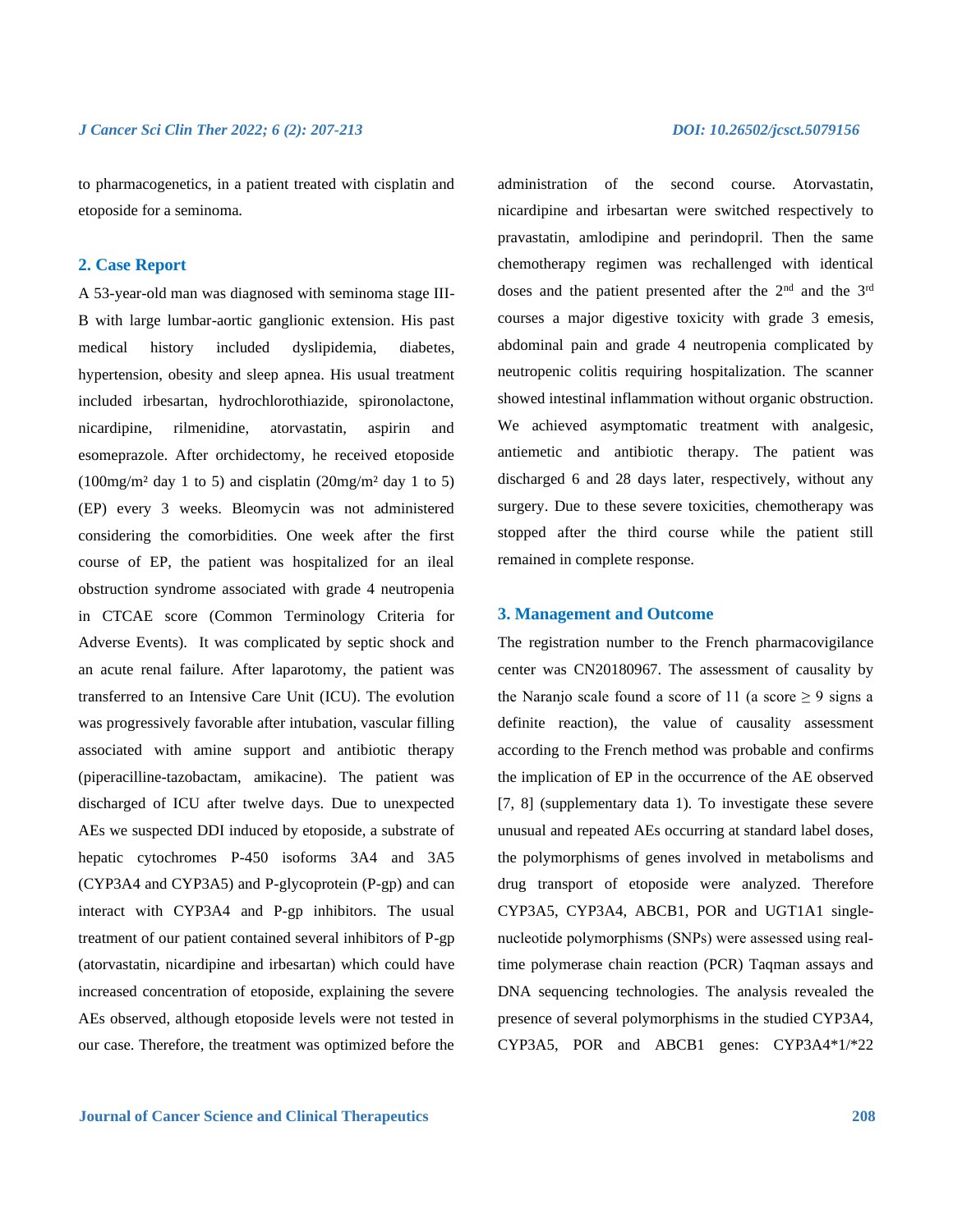### *J Cancer Sci Clin Ther 2022; 6 (2): 207-213 DOI: 10.26502/jcsct.5079156*

(15389C>T; rs35599367), CYP3A5\*3/\*3 (6986A>G; rs776746), POR\*1/\*28 (1508C>T; rs1057868) and ABCB1 (1236T/T, rs1128503; 2677T/T, rs2032582; 3435T/T, rs1045642). None of the polymorphisms searched on

UGT1A1 had been identified (Table 1). This genetic profile could explain the drug accumulation especially for etoposide, and thus the observed severity of AEs.

| Gene       | Polymorphism       | dbSNP ID   | <b>Patient</b> |
|------------|--------------------|------------|----------------|
| CYP3A4     | $-392A > G$ (*1B)  | rs2740574  | AA             |
|            | 15389 C>T (*22)    | rs35599367 | <b>CT</b>      |
| CYP3A5     | 6986 A>G $(*3)$    | rs776746   | GG             |
|            | 12952 C>T $(*6)$   | rs10264272 | CC             |
|            | 27131 insT (*7)    | rs41303343 | Absence        |
| ABCB1      | 1236 C>T           | rs1128503  | <b>TT</b>      |
|            | 2677 G>T/A         | rs2032582  | <b>TT</b>      |
|            | 3435 C>T           | rs1045642  | <b>TT</b>      |
| <b>POR</b> | 1508 C>T (*28)     | rs1057868  | <b>TT</b>      |
| UGT1A1     | TA repeat $(*28)$  | rs8175347  | (TA)6/(TA)6    |
|            | c.211G>A $(*6)$    | rs4148323  | GG             |
|            | c.-3156G>A $(*93)$ | rs10929302 | GG             |
|            | c.-3263T>G $(*60)$ | rs4124874  | <b>TT</b>      |
|            | c.686C>A $(*27)$   | rs35350960 | CC             |

**Table 1:** Polymorphisms in phase I and phase II metabolic enzymes and in drug transporter genes affecting pharmacokinetics of etoposide.

We can see the different polymorphisms searched in the database, in bold the identified polymorphism. We didn't find polymorphisms on UGT1A1. dbSNP ID: Single Nucleotide Polymorphism Database Discussion: Serious AEs induced by etoposide are uncommon and conventionally seen when used in high doses or with DDI. Other circumstances are rare and polymorphisms-caused AEs are very poorly described in the literature and need more exploration [9]. AEs developed by our patient (mainly digestive and hematological) were in line with those associated with etoposide, and did not match with usual

cisplatin AEs. Therefore, we did not perform the search of Glutathione-S-transferases (GSTs) polymorphisms, involved in the metabolic pathway of cisplatin. Nevertheless, cisplatin could have worsened the toxicity. Etoposide is a commonly used semisynthetic derivative of podophyllotoxin that exhibits antitumor activity by stabilizing the double-stranded DNA cleavage normally catalyzed by topoisomerase II and thus by inhibiting faithful religation of DNA breaks. These double-strand DNA breaks subsequently trigger the desired antitumor effects of the drug [10]. Etoposide is mainly metabolized by hepatic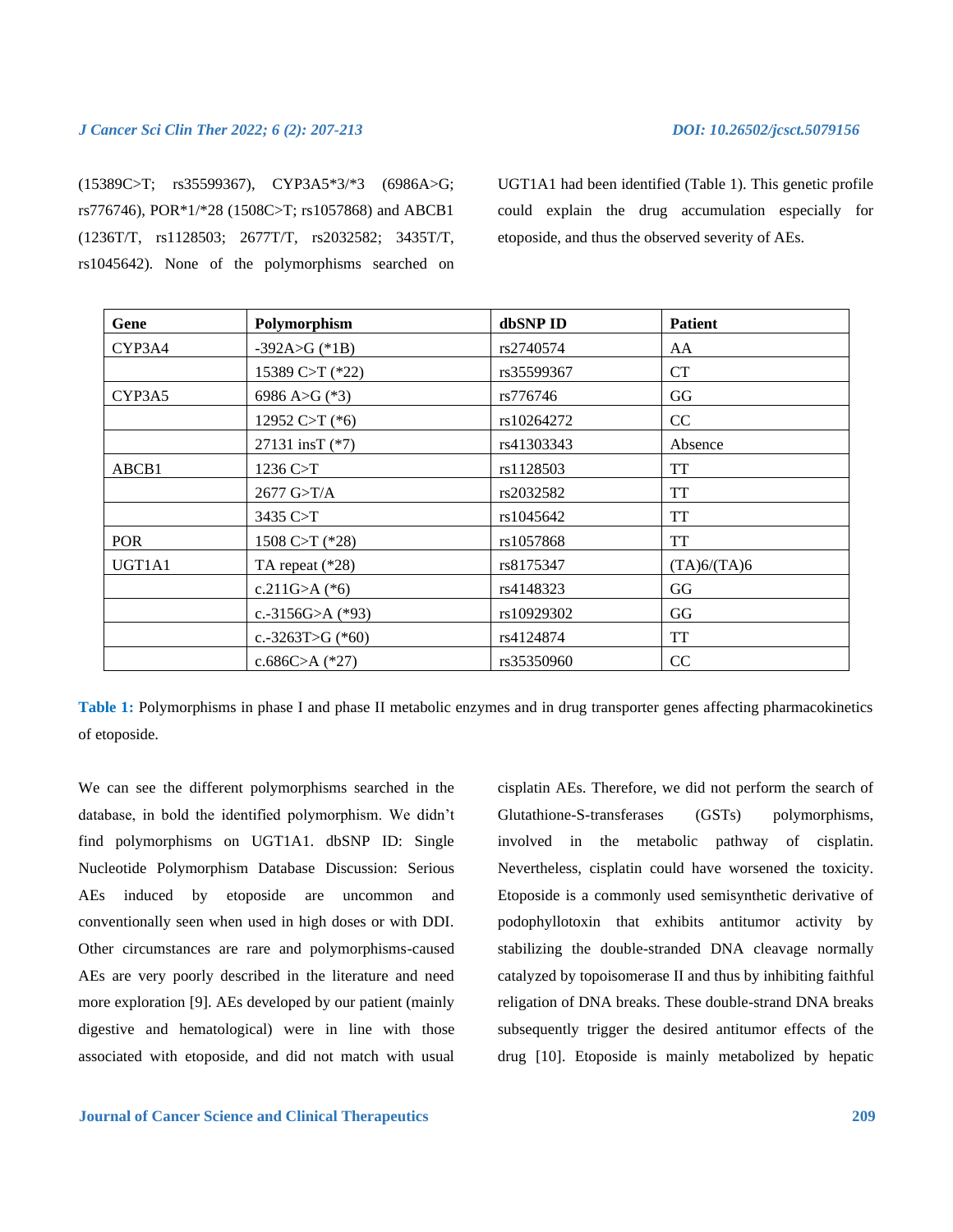### *J Cancer Sci Clin Ther 2022; 6 (2): 207-213 DOI: 10.26502/jcsct.5079156*

CYP3A4 and CPY3A5 into a catechol metabolite. Etoposide also undergoes glutathione and glucuronide conjugation which are catalyzed by GSTT1/GSTP1 and UGT1A1, respectively



**Figure 1:** Enzymes involved in the metabolic pathway of etoposide, adapted from de Wit, R and al [3].

Etoposide is mainly metabolized by hepatic CYP3A4 and CPY3A5 into a catechol metabolite. Etoposide undergoes glutathione and glucuronide conjugation which are catalyzed by GSTT1/GSTP1 and UGT1A1. The ABC protein, an efflux transporter family, will try to clear out etoposide of the cell In our case we found several polymorphisms of metabolism and transport pathways of etoposide. First our patient had a CYP3A4 heterozygous deficient variant \*22 and a CYP3A5 homozygous deficient variant \*3. The CYP3A subfamily enzymes play a major role in the metabolism of clinically used drugs. Only a few SNPs are known to influence CYP3A4 enzyme function. Only one intronic variant (rs35599367) allocated to \*22 was shown to be associated with decreased CYP3A4 activity[11]. CYP3A4\*22 leads to 50% reduction of mRNA

**Journal of Cancer Science and Clinical Therapeutics 210**

expression and, subsequently to a reduced enzyme activity. The relevance of CYP3A4\*22 is even more important in subjects having no active CYP3A5 enzyme [11], like in our case. Indeed CYP3A5\*3 leads to aberrant splicing and a truncated protein and result in non-functional proteins [12]. It has a frequency ranging in up to 88-97% in Caucasian populations [13]. In the gene polymorphism analysis we also found an homozygous polymorphism \*28 of cytochrome P450 oxidoreductase (POR) which could be associated with an increase in metabolic activity of CYP450 [14]. However, in the absence of expression of CYP3A5 (CYP3A5\*3/\*3 genotype), its effect becomes negligible. Finally, the analysis revealed a polymorphism of ABCB1 (ATP binding cassette subfamily B member 1). The human multidrug-resistance MDR1 gene, an efflux transporter also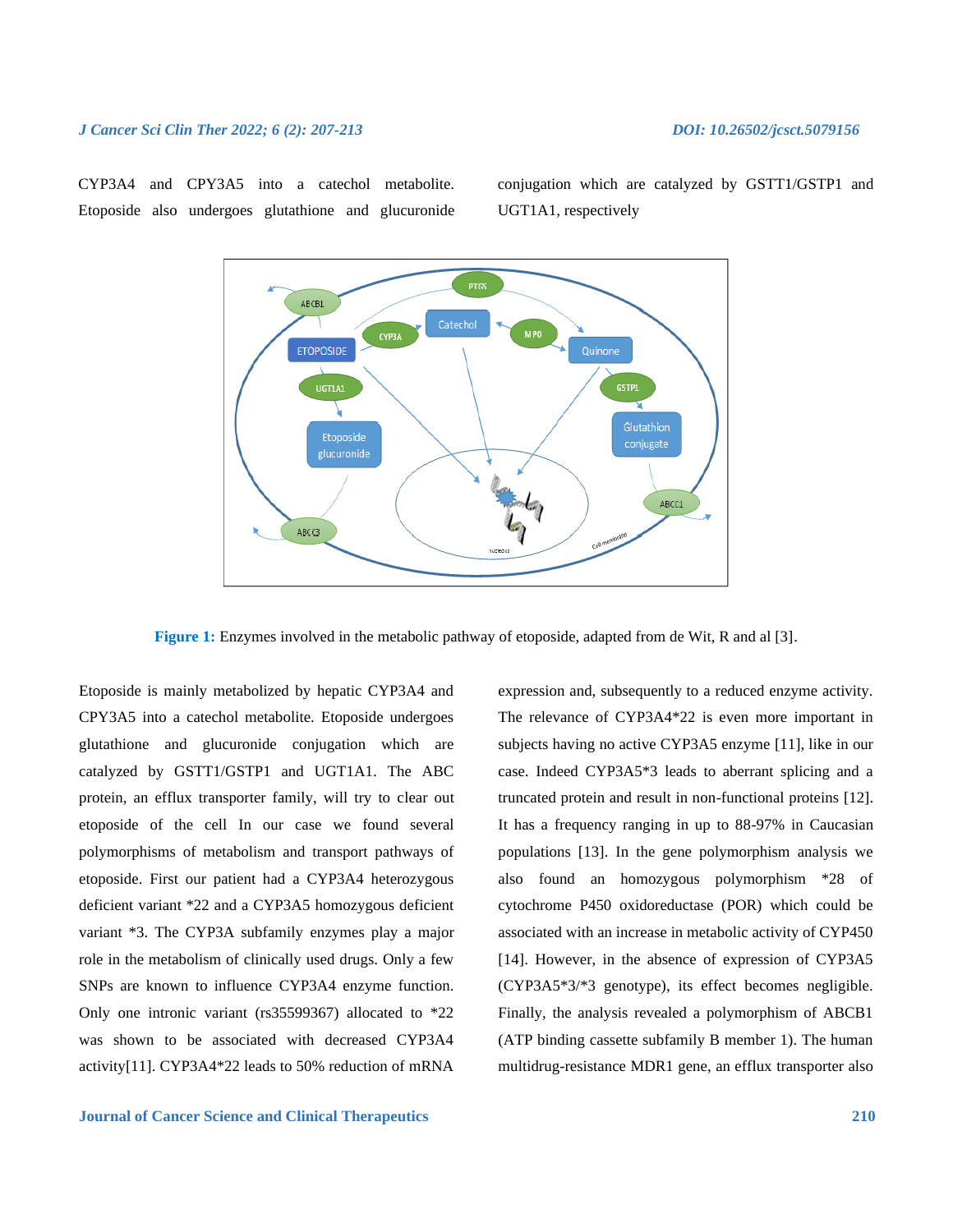known as ABCB1, encodes for the efflux transporter Pglycoprotein (P-gp). This protein acts as a primary active transporter, playing an important role in protecting tissues from toxic xenobiotics and endogenous metabolites. The degree of expression and function of ABCB1 could directly influence the therapeutic effectiveness of such agents, affecting their bioavailability [15]. The ABCB1 gene has been extensively studied for its characteristic polymorphisms, with at least 50 SNPs identified. Three polymorphisms frequently studied for their effects on P-gp expression, functionality, and substrate distribution are 1236C>T (rs1128503), 2677G>T/A (rs2032582), and 3435C>T (rs1045642). In Caucasians, the frequency of the 1236T/T, 2677T/T and 3435T/T genotypes is respectively 38%, 19% and 28% [16]. These three polymorphisms were present in our patient. Hoffmeyer et al. reported that the 3435T/T genotype was correlated with reduced expression of P-gp and, therefore, reduced cellular elimination of chemotherapeutic drugs leading to higher plasma concentrations [17]. Furthermore hematopoietic stem cells and intestinal epithelial cells are reported to express P-gp, thus higher drug concentrations in homozygous 3435T/T genotype could lead to more frequent grade 3–4 neutropenia, febrile neutropenia, and diarrhea [18], especially when associated with drug-drug interaction which worsen the metabolic situation. This can explain a slightly better tolerance of the two last cures of chemotherapy after optimization of the patient's usual treatment.

Lavanderos et al. also analyzed, in a prospective study, the genetic polymorphisms of BEP-treated testicular cancer patients. They showed that specific ERCC1/2, MDR1, GSTP1, and BLMH variant were associated with severe leukopenia, vomiting, nausea and alopecia [19].

This study reinforces the impact between genetic variants and AEs. However, their findings are more relevant for cisplatin and bleomycin related toxicity and did not impact directly etoposide. Besides, they did not describe an increased risk of digestive toxicities like in our case. Our patient presented several genetic variants impairing etoposide clearance, worsened by DDI which caused an overdose responsible of serious adverse effects. Unfortunately, pharmacokinetic assays had not been performed to confirm our hypothesis. Clinicians have to be aware of adverse effects originating from polymorphisms and the recommendations from the French Network of Pharmacogenetics (RNPGx) who encourages the use of pharmacogenetics evaluation to offer the possibility of predictive personalized medicine and its corollary of reduced cost and lower risk of iatrogenic adverse effects [20], especially when unusual AEs occur in the field of oncology. In such cases potential DDI should be carefully reviewed and a close monitoring of plasma levels of chemotherapy has to be performed. This finding is particularly relevant because it allows clinicians to adapt chemotherapy dosage or switch to another protocol.

### **3. Conclusion**

Genetic polymorphisms are a relevant factor in cancer drug pharmacokinetics, affecting metabolism, drug exposure and could explain severe AEs occurring at standard label doses. Pharmacogenetics analysis can give a comprehensive insight in case of unexplained and severe AEs and should be performed.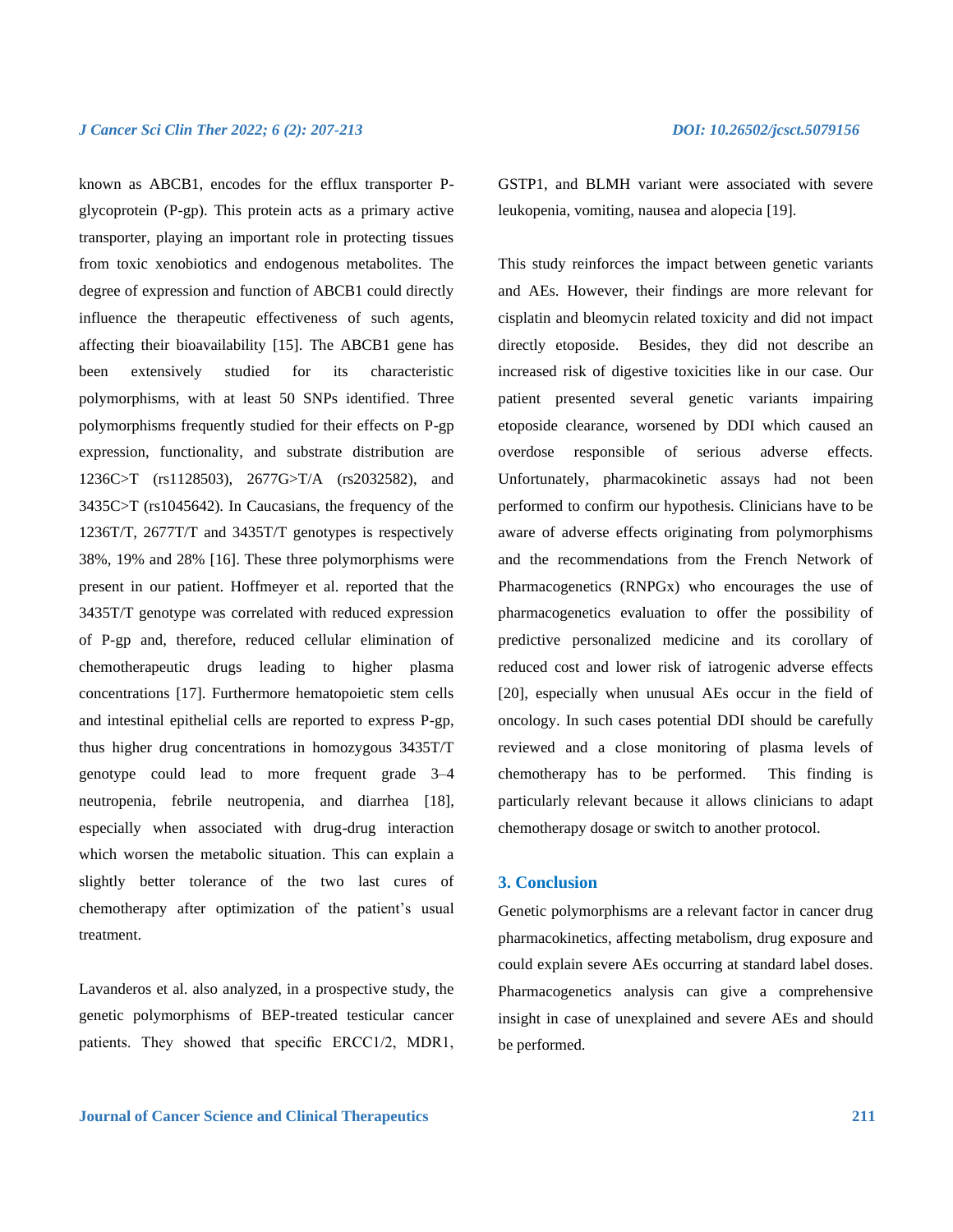### **Consent to Participate**

Informed and written consent was obtained from the patient for the publication of his case.

### **Conflicts of Interest**

We have no Conflict of Interest to declare

### **References**

- 1. Williams S, Birch R, Einhorn L, et al. Treatment of disseminated germ-cell tumors with cisplatin, bleomycin, and either vinblastine or etoposide. N Engl J Med 316 (1987): 1435-1440.
- 2. Oing C, Seidel C, von Amsberg G, et al. Pharmacotherapeutic treatment of germ cell tumors: standard of care and recent developments. Expert Opin Pharmacother 17 (2016): 545-560.
- 3. De Wit R, Roberts T, Wilkinson PM. Equivalence of 3 or 4 cycles of BEP chemotherapy administered on a 3 or 5 day schedule in good prognosis germ cell cancer, a randomized study of the European Organisation for Research and Treatment of Cancer Genitourinary Tract Cancer Cooperative Group an. J Clin Oncol 19 (2001): 2001-1640.
- 4. McLeod HL. Clinically relevant drug–drug interactions in oncology. British Journal of Clinical Pharmacology 45 (1998): 539-544.
- 5. Canal P, Chatelut E, Guichard S. Practical Treatment Guide for Dose Individualisation in Cancer Chemotherapy: Drugs 56 (1998): 1019-1038.
- 6. Phan VH, Moore MM, McLachlan AJ, Piquette-Miller M, Xu H, Clarke SJ. Ethnic differences in drug metabolism and toxicity from chemotherapy. Expert

opinion on drug metabolism & toxicology 5 (2009): 243-257.

- 7. Naranjo CA, Busto U, Sellers EM, et al. A method for estimating the probability of adverse drug reactions. Clin Pharmacol Ther 30 (1981): 239-245.
- 8. Moore N, Berdaï D, Blin P, et al. Pharmacovigilance The next chapter. Therapies 74 (2019): 557-567.
- 9. Del Re M, Latiano T, Fidilio L, et al. Unusual gastrointestinal and cutaneous toxicities by bleomycin, etoposide, and cisplatin: a case report with pharmacogenetic analysis to personalize treatment. EPMA Journal 8 (2017): 69-73.
- 10. Yang J, Bogni A, Schuetz E. Etoposide pathway. Pharmacogenet Genomics 19 (2009): 552-553.
- 11. Werk A, Cascorbi I. Functional gene variants of CYP3A4. Clin Pharmacol Ther 96 (2014): 340-348.
- 12. Wang D, Guo Y, Wrighton A, et al. Intronic polymorphism in CYP3A4 affects hepatic expression and response to statin drugs. The pharmacogenomics journal 11 (2011): 274-286.
- 13. Zanger U, Schwab M. Cytochrome P450 enzymes in drug metabolism: regulation of gene expression, enzyme activities, and impact of genetic variation. Pharmacol Ther 138 (2013): 103-141.
- 14. Zhang H, Li Z, Liu J, et al. Correlation of Cytochrome P450 Oxidoreductase Expression with the Expression of 10 Isoforms of Cytochrome P450 in Human Liver. Drug Metab Dispos 44 (2016): 1193-200.
- 15. Diekstra MHM, Swen JJ, Boven E, et al. CYP3A5 and ABCB1 polymorphisms as predictors for sunitinib outcome in metastatic renal cell carcinoma. Eur Urol 68 (2015): 621-629.